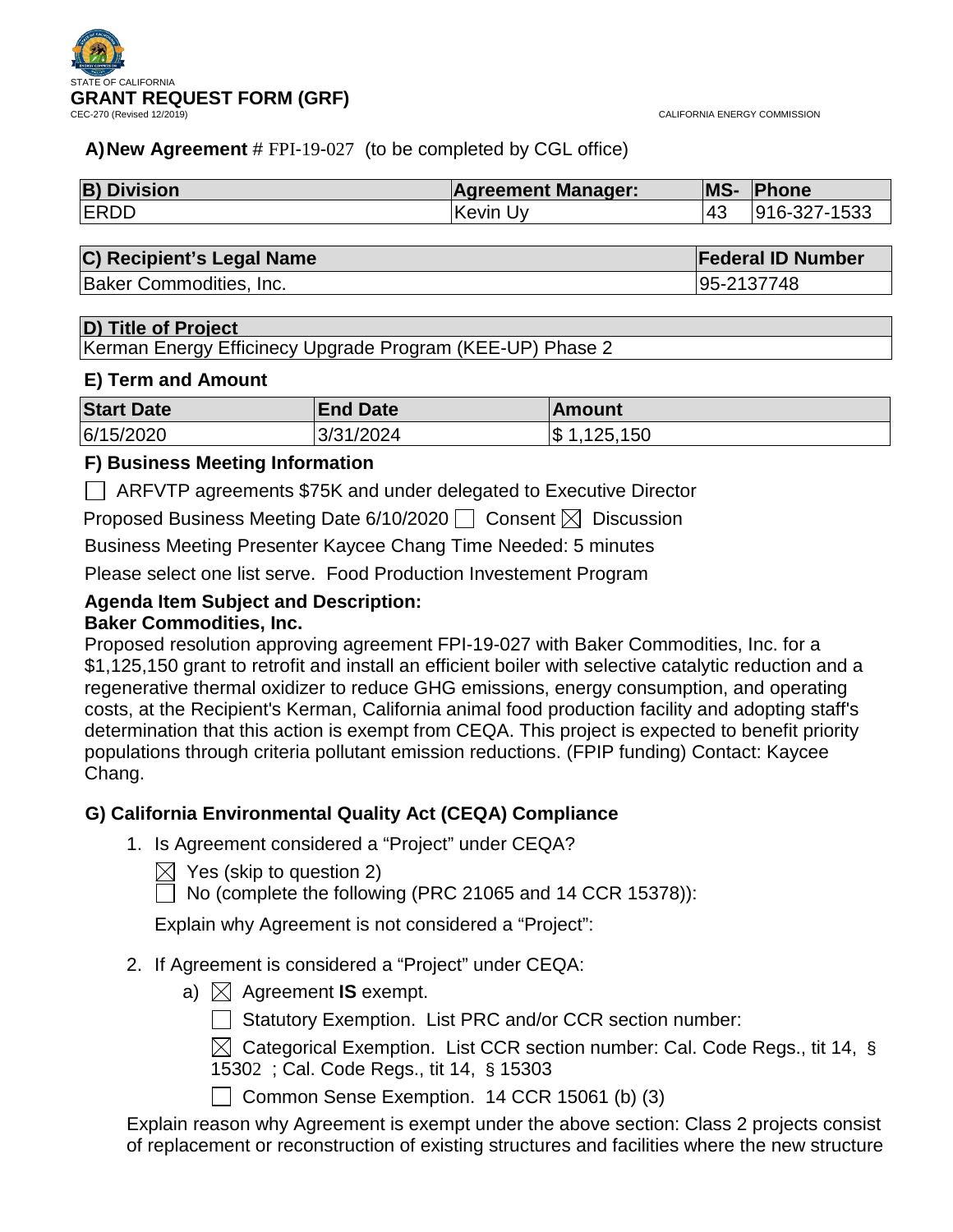

CALIFORNIA ENERGY COMMISSION

will be located on the same site as the structure replaced and will have substantially the same purpose and capacity as the structure replaced. This project will involve replacement of existing mechanical equipment at an existing food processing facility and will have substantially the same purpose and capacity with the replacement equipment. The energy efficiency upgrades consists of a boiler, selective catalytic reduction for emissions control, regenerative thermal oxidizer, and associated mechanical and electrical components. For these reasons, the project will not have a significant effect on the environment and falls under the categorical exemption listed in 14 C.C.R. 15302.

Additionally, this project involves the construction, location, and installation of new, small facilities, structures, and equipment. In order to perform the demonstration, the system must be installed at the demonstration site. The installation will require minimal construction activity. The equipment will be placed within the existing industrial facility. It is possible additional small concrete pads will be poured or small enclosures will be built for supporting systems such as electrical support equipment. This minimal construction is well within the size limits listed in the examples given in 14 C.C.R. 15303 (e.g., it is less than a singlefamily residence, duplex, and the 2,500 square feet - or 10,000 square feet in urban areas for a store, motel, office, restaurant, or similar structure). This construction will not have a significant impact on local air quality, noise, or traffic and will not induce additional operations at the site. For these reasons, the project will not have a significant effect on the environment and falls under the categorical exemption listed in 14 C.C.R. 15303.

Each exemption is an independent basis for finding the project exempt.

- b) Agreement **IS NOT** exempt. (consult with the legal office to determine next steps)
	- Check all that apply
	- $\Box$  Initial Study
	- **Negative Declaration**
	- $\Box$  Mitigated Negative Declaration
	- Environmental Impact Report
	- Statement of Overriding Considerations

# **H) List all subcontractors (major and minor) and equipment vendors:** (attach additional sheets as necessary)

| <b>Legal Company Name:</b>  | <b>Budget</b> |
|-----------------------------|---------------|
| Build Momentum dba Momentum | \$99,000      |
|                             |               |

# **I) List all key partners: (attach additional sheets as necessary)**

# **Legal Company Name:**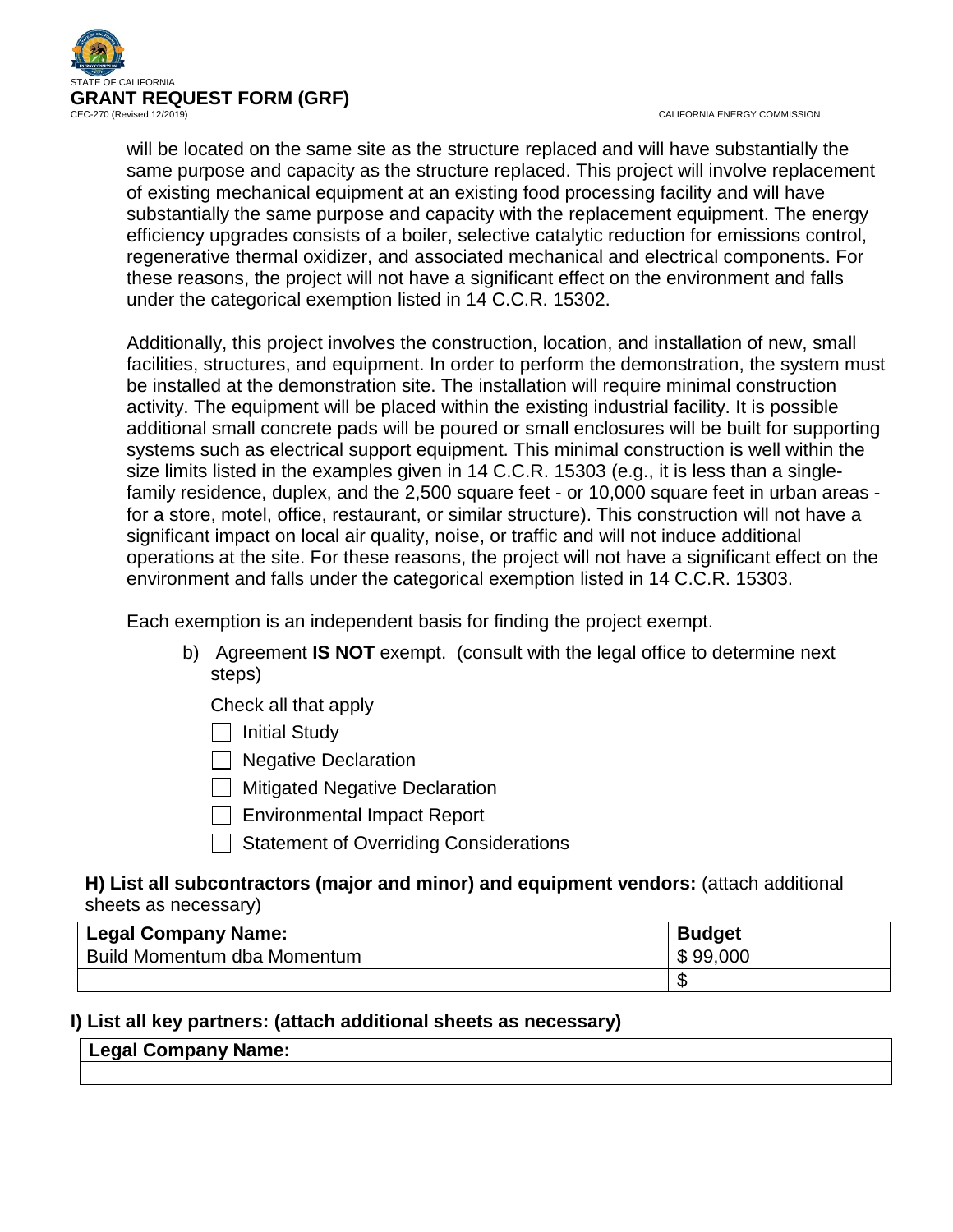

# **J) Budget Information**

| <b>Funding Source</b> | <b>Funding Year of</b><br>Appropriation | <b>Budget List</b><br><b>Number</b> | Amount      |
|-----------------------|-----------------------------------------|-------------------------------------|-------------|
| <b>GGRF</b>           | $18 - 19$                               | 301.002AB                           | \$1,125,150 |
|                       |                                         |                                     |             |

R&D Program Area: EERO: FPIP TOTAL: \$1,125,150

Explanation for "Other" selection

Reimbursement Contract #: Federal Agreement #:

# **K) Recipient's Contact Information**

**1. Recipient's Administrator/Officer**

Name: Pat Faecke Address: 4020 Bandini Blvd City, State, Zip: Vernon, CA 90058- 4205 Phone: 323-268-2801 E-Mail: pfaecke@bakercommodities.com

# **2. Recipient's Project Manager**

Name: Doug Smith Address: 4020 Bandini Blvd City, State, Zip: Vernon, CA 90058- 4205 Phone: 323-200-4659 E-Mail: dsmith@bakercommodities.com

# **L) Selection Process Used**

- $\boxtimes$  Competitive Solicitation Solicitation #: GFO-19-901p2
- $\Box$  First Come First Served Solicitation Solicitation #:

# **M) The following items should be attached to this GRF**

- 1. Exhibit A, Scope of Work  $\boxtimes$  Attached
- 2. Exhibit B, Budget Detail  $\boxtimes$  Attached
- 3. CEC 105, Questionnaire for Identifying Conflicts  $\boxtimes$  Attached
- 4. Recipient Resolution  $\boxtimes$  N/A  $\Box$  Attached
	-
- 
- 5. CEQA Documentation  $\Box$  N/A  $\Box$  Attached
- **\_\_\_\_\_\_\_\_\_\_\_\_\_\_\_\_\_\_\_\_\_\_\_\_\_\_\_ \_\_\_\_\_\_\_\_\_\_\_\_\_\_**

**Agreement Manager Date**

**\_\_\_\_\_\_\_\_\_\_\_\_\_\_\_\_\_\_\_\_\_\_\_\_\_\_\_ \_\_\_\_\_\_\_\_\_\_\_\_\_\_ Office Manager Date** 

**\_\_\_\_\_\_\_\_\_\_\_\_\_\_\_\_\_\_\_\_\_\_\_\_\_\_\_ \_\_\_\_\_\_\_\_\_\_\_\_\_\_ Deputy Director Date** 

CALIFORNIA ENERGY COMMISSION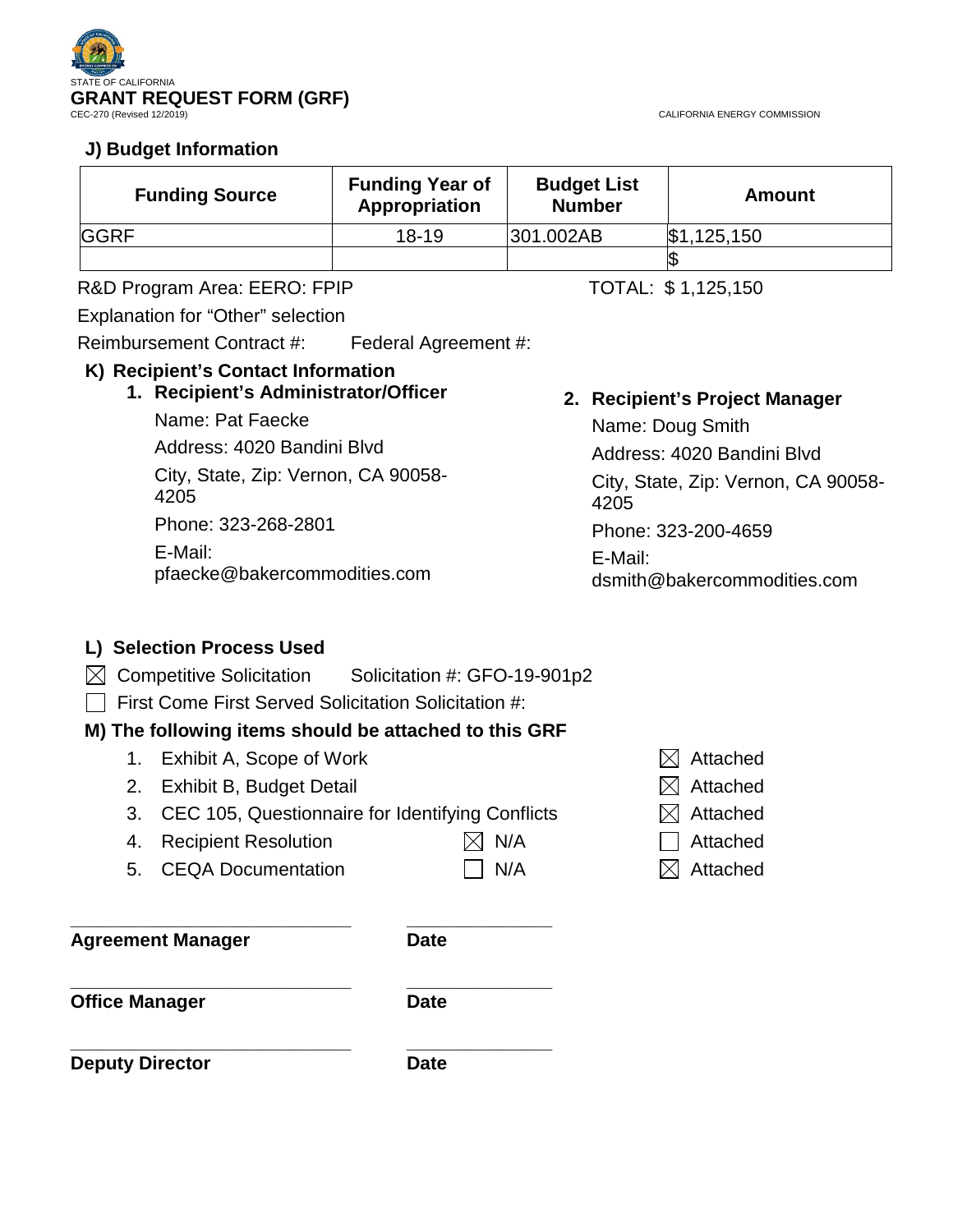# **I. TASK ACRONYM/TERM LISTS**

### **A. Task List**

| Task # | CPR <sup>1</sup> | <b>Task Name</b>                           |
|--------|------------------|--------------------------------------------|
|        |                  | <b>General Project Tasks</b>               |
|        |                  | Site Preparation and Equipment Procurement |
|        |                  | <b>Equipment Installation</b>              |
|        |                  | Measurement and Verification               |
|        |                  | Technology/Knowledge Transfer Activities   |

### **B. Acronym/Term List**

| Acronym/Term | <b>Meaning</b>                       |
|--------------|--------------------------------------|
| <b>CAM</b>   | <b>Commission Agreement Manager</b>  |
| CAO          | <b>Commission Agreement Officer</b>  |
| <b>CPR</b>   | <b>Critical Project Review</b>       |
| M&V          | Measurement and Verification         |
| <b>SCR</b>   | <b>Selective Catalytic Reduction</b> |
| Recipient    | Baker Commodities, Inc.              |
| <b>RTO</b>   | Regenerative Thermal Oxidizer        |

### **II. PURPOSE OF AGREEMENT, PROBLEM/SOLUTION STATEMENT, AND GOALS AND OBJECTIVES**

# **A. Purpose of Agreement**

The purpose of this Agreement is to install and operate a high efficiency boiler with selective catalytic reduction (SCR) and a regenerative thermal oxidizer (RTO) which utilizes waste heat. This equipment will reduce energy use and greenhouse gas (GHG) emissions at the Recipient's animal food production facility.

### **B. Problem/ Solution Statement**

### **Problem**

The margins in food production are quite tight. As a result, producers often operate plants continuously for long periods, shutting down only on rare occasion for maintenance or vital repairs. Upgrading existing and functional equipment to more energy-efficient versions is, therefore, often not a high priority for food production plant operators and typically does not occur

 $\overline{a}$ 

<span id="page-3-0"></span><sup>1</sup> Please see subtask 1.3 in Part III of the Scope of Work (General Project Tasks) for a description of Critical Project Review (CPR) Meetings.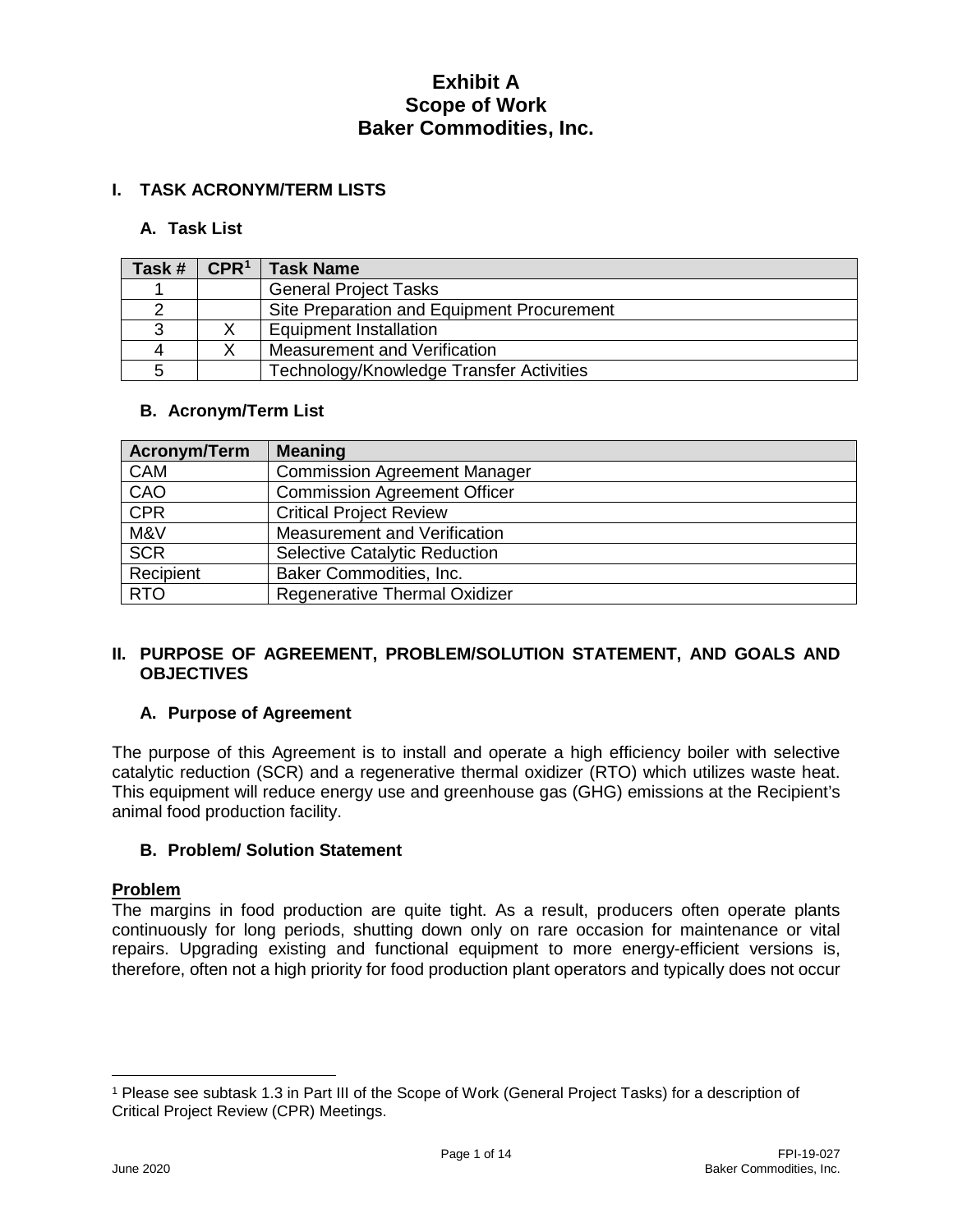until the equipment reaches the end of its useful lifetime or fails completely. For these reasons, the Recipient has installed limited upgrades to its Kerman, California facility equipment.

Today, however, California is striving to achieve aggressive reductions in GHG emissions through a variety of policy and carbon pricing mechanisms. Food producers in California are responsible for a significant amount of GHG emissions and thus can play a meaningful role in helping the state achieve its GHG emissions reduction goals if they act now.

### **Solution**

The Recipient will retrofit and replace inefficient equipment with drop-in, commercially available, high efficiency equipment to reduce GHG emissions, energy consumption, and operating costs, at the Recipient's Kerman, California animal food production facility. Specifically, a more efficient boiler with selective catalytic reduction (SCR) and a regenerative thermal oxidizer (RTO) which utilizes waste heat will be installed. Both will contribute to significantly reduced natural gas consumption.

# **C. Goals and Objectives of the Agreement**

### **Agreement Goals**

The goals of this Agreement are to reduce GHG emissions and energy consumption by implementing energy efficiency upgrades at an animal food production facility.

### **Agreement Objectives**

The objectives of this Agreement are to:

- Measure the facility's electricity and natural gas consumption in order to establish a baseline for future comparisons.
- Install drop-in, commercially available equipment including a high efficiency boiler and RTO at the Recipient's animal food production facility.
- Reduce annual natural gas consumption by at least 17 percent, approximately equivalent to 760,000 therms per year.
- Reduce annual GHG emissions by at least 17 percent approximately equivalent to 4,000 metric tons of carbon dioxide equivalent per year.
- Monitor and verify post-retrofit energy performance to verify the GHG emissions and energy reductions achieved through the equipment installations.
- Share knowledge about the project with other market segments in California that can use the technologies demonstrated.
- Benefit priority populations by reducing on-site criteria air pollutant or toxic air contaminant emissions through reduction of fossil fuel consumption via efficiency improvements.

# **III. TASK 1 GENERAL PROJECT TASKS**

# **PRODUCTS**

### **Subtask 1.1 Products**

The goal of this subtask is to establish the requirements for submitting project products (e.g., reports, summaries, plans, and presentation materials). Unless otherwise specified by the Commission Agreement Manager (CAM), the Recipient must deliver products as required below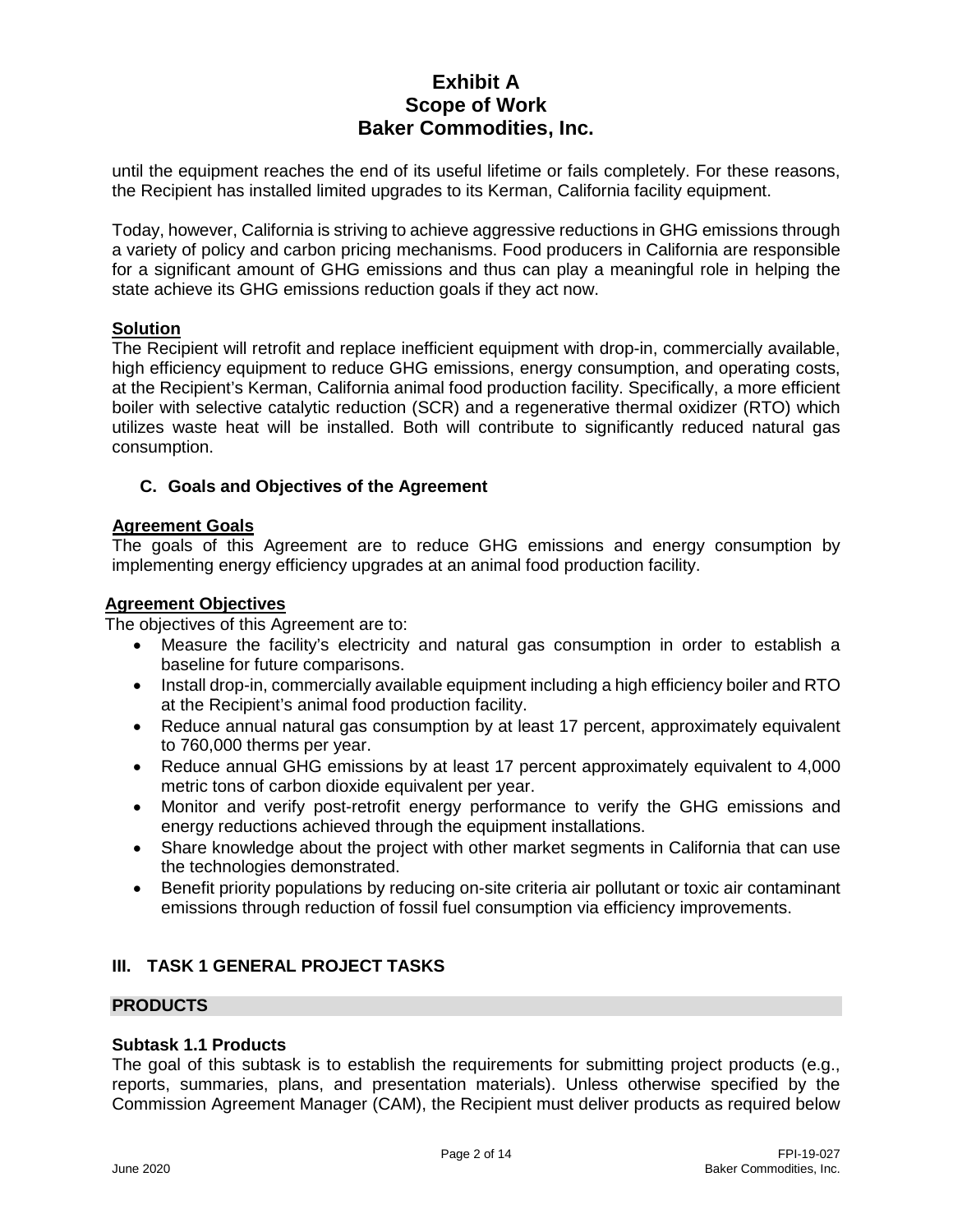by the dates listed in the **Project Schedule (Part V).** Products that require a draft version are indicated by marking **"(draft and final)"** after the product name in the "Products" section of the task/subtask. If "(draft and final)" does not appear after the product name, only a final version of the product is required. With respect to due dates within this Scope of Work, **"days"** means working days.

### **The Recipient shall:**

For products that require a draft version, including the Final Report Outline and Final Report

- Submit all draft products to the CAM for review and comment in accordance with the Project Schedule (Part V). The CAM will provide written comments to the Recipient on the draft product within 15 days of receipt, unless otherwise specified in the task/subtask for which the product is required.
- Consider incorporating all CAM comments into the final product. If the Recipient disagrees with any comment, provide a written response explaining why the comment was not incorporated into the final product.
- Submit the revised product and responses to comments within 10 days of notice by the CAM, unless the CAM specifies a longer time period, or approves a request for additional time.

For products that require a final version only

• Submit the product to the CAM for acceptance. The CAM may request minor revisions or explanations prior to acceptance.

For all products

• Submit all data and documents required as products in accordance with the following:

Instructions for Submitting Electronic Files and Developing Software:

### o **Electronic File Format**

 Submit all data and documents required as products under this Agreement in an electronic file format that is fully editable and compatible with the Energy Commission's software and Microsoft (MS)-operating computing platforms, or with any other format approved by the CAM. Deliver an electronic copy of the full text of any Agreement data and documents in a format specified by the CAM, such as memory stick or CD-ROM.

The following describes the accepted formats for electronic data and documents provided to the Energy Commission as products under this Agreement, and establishes the software versions that will be required to review and approve all software products:

- Data sets will be in MS Access or MS Excel file format (version 2007 or later), or any other format approved by the CAM.
- Text documents will be in MS Word file format, version 2007 or later.
- Documents intended for public distribution will be in PDF file format.
- **The Recipient must also provide the native Microsoft file format.**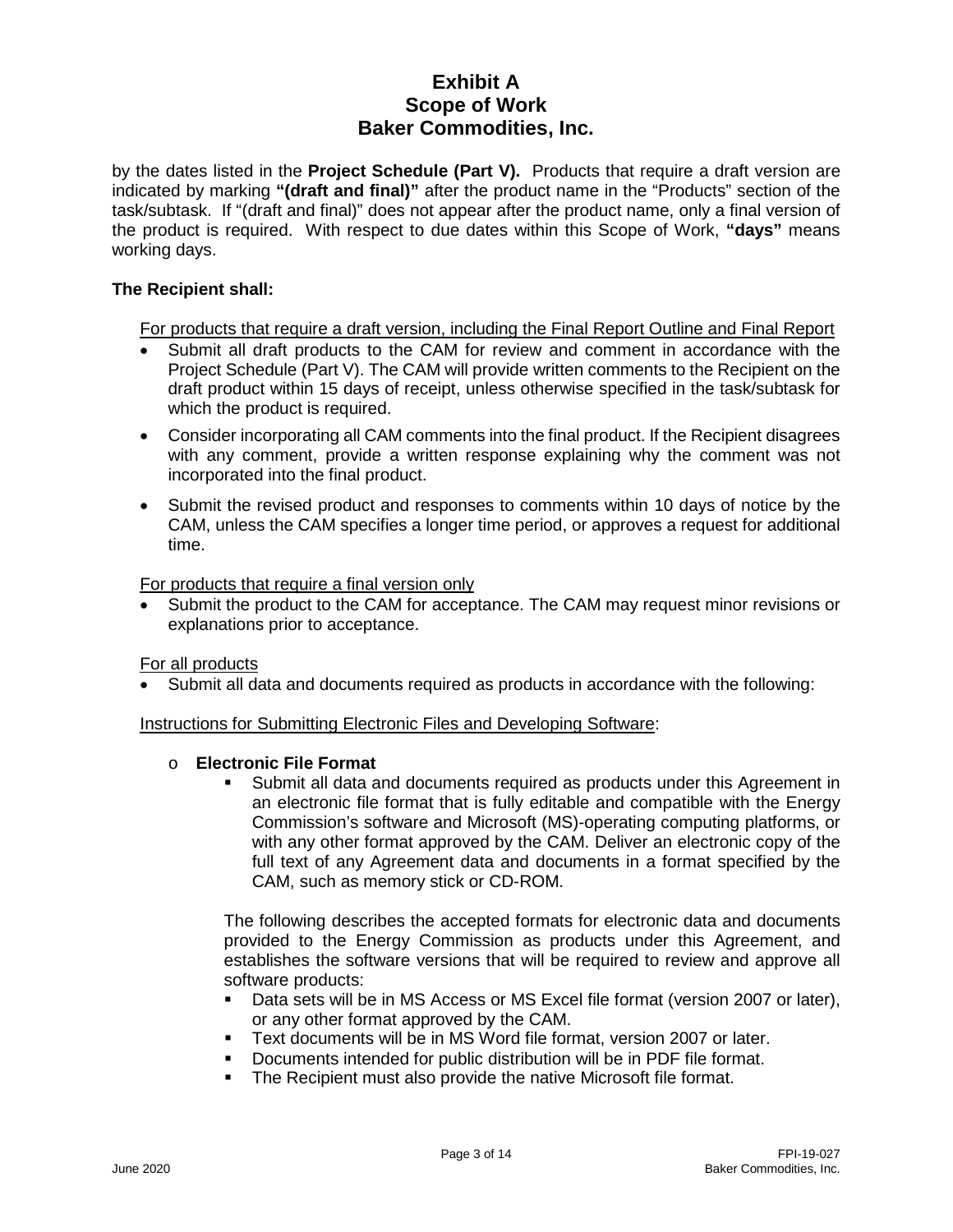Project management documents will be in Microsoft Project file format, version 2007 or later.

# o **Software Application Development**

Use the following standard Application Architecture components in compatible versions for any software application development required by this Agreement (e.g., databases, models, modeling tools), unless the CAM approves other software applications such as open source programs:

- Microsoft ASP.NET framework (version 3.5 and up). Recommend 4.0.
- Microsoft Internet Information Services (IIS), (version 6 and up) Recommend 7.5.
- Visual Studio.NET (version 2008 and up). Recommend 2010.
- C# Programming Language with Presentation (UI), Business Object and Data Layers.
- **SQL (Structured Query Language).**
- Microsoft SQL Server 2008, Stored Procedures. Recommend 2008 R2.
- **Microsoft SQL Reporting Services. Recommend 2008 R2.**
- XML (external interfaces).

Any exceptions to the Electronic File Format requirements above must be approved in writing by the CAM. The CAM will consult with the Energy Commission's Information Technology Services Branch to determine whether the exceptions are allowable.

### *MEETINGS*

# **Subtask 1.2 Kick-off Meeting**

The goal of this subtask is to establish the lines of communication and procedures for implementing this Agreement.

# **The Recipient shall:**

• Attend a "Kick-off" meeting with the CAM, the Commission Agreement Officer (CAO), and any other Energy Commission staff relevant to the Agreement. The Recipient will bring its Project Manager and any other individuals designated by the CAM to this meeting. The administrative and technical aspects of the Agreement will be discussed at the meeting. Prior to the meeting, the CAM will provide an agenda to all potential meeting participants. The meeting may take place in person or by electronic conferencing (e.g., WebEx), with approval of the CAM.

The administrative portion of the meeting will include discussion of the following:

- o Terms and conditions of the Agreement;
- o Administrative products (subtask 1.1);
- o CPR meetings (subtask 1.3);
- o Match fund documentation (subtask 1.6);
- o Permit documentation (subtask 1.7);
- o Subcontracts (subtask 1.8); and
- o Any other relevant topics.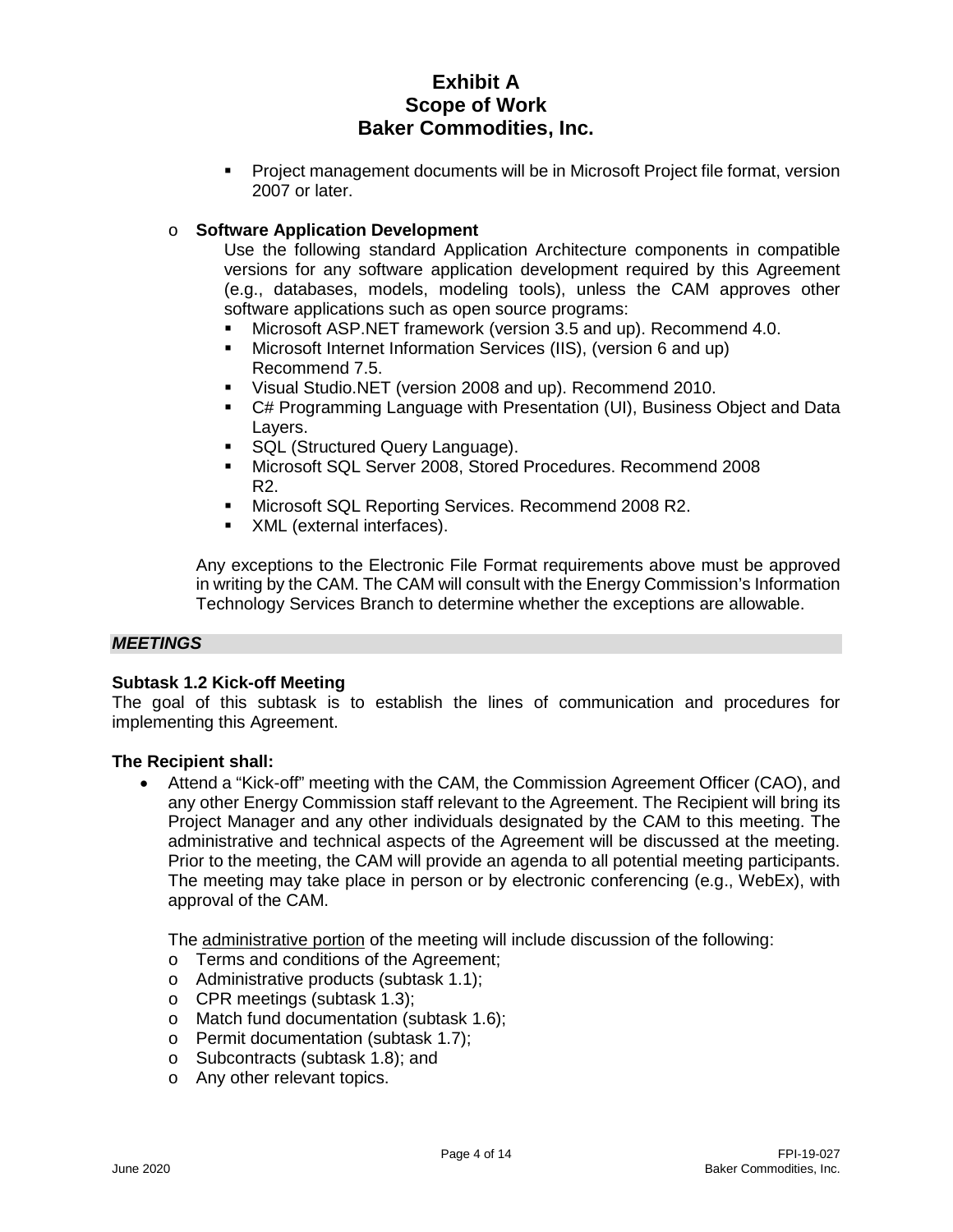The technical portion of the meeting will include discussion of the following:

- o The CAM's expectations for accomplishing tasks described in the Scope of Work;
- o An updated Project Schedule;
- o Technical products (subtask 1.1);
- o Progress reports and invoices (subtask 1.5);
- o Final Report (subtask 1.6); and
- o Any other relevant topics.
- Provide an *Updated Project Schedule, List of Match Funds,* and *List of Permits*, as needed to reflect any changes in the documents.

### **The CAM shall:**

- Designate the date and location of the meeting.
- Send the Recipient a *Kick-off Meeting Agenda*.

### **Recipient Products:**

- Updated Project Schedule *(if applicable)*
- Updated List of Match Funds *(if applicable)*
- Updated List of Permits *(if applicable)*

### **CAM Product:**

• Kick-off Meeting Agenda

### **Subtask 1.3 Critical Project Review (CPR) Meetings**

The goal of this subtask is to determine if the project should continue to receive Energy Commission funding, and if so whether any modifications must be made to the tasks, products, schedule, or budget. CPR meetings provide the opportunity for frank discussions between the Energy Commission and the Recipient. As determined by the CAM, discussions may include project status, challenges, successes, final report preparation, and progress on technical transfer and production readiness activities (if applicable). Participants will include the CAM and the Recipient, and may include the CAO and any other individuals selected by the CAM to provide support to the Energy Commission.

CPR meetings generally take place at key, predetermined points in the Agreement, as determined by the CAM and as shown in the Task List on page 1 of this Exhibit. However, the CAM may schedule additional CPR meetings as necessary. The budget will be reallocated to cover the additional costs borne by the Recipient, but the overall Agreement amount will not increase. CPR meetings generally take place at the Energy Commission, but they may take place at another location, or may be conducted via electronic conferencing (e.g., WebEx) as determined by the CAM.

- Prepare a *CPR Report* for each CPR meeting that: (1) discusses the progress of the Agreement toward achieving its goals and objectives; and (2) includes recommendations and conclusions regarding continued work on the project.
- Submit the CPR Report along with any other *Task Products* that correspond to the technical task for which the CPR meeting is required (i.e., if a CPR meeting is required for Task 2, submit the Task 2 products along with the CPR Report).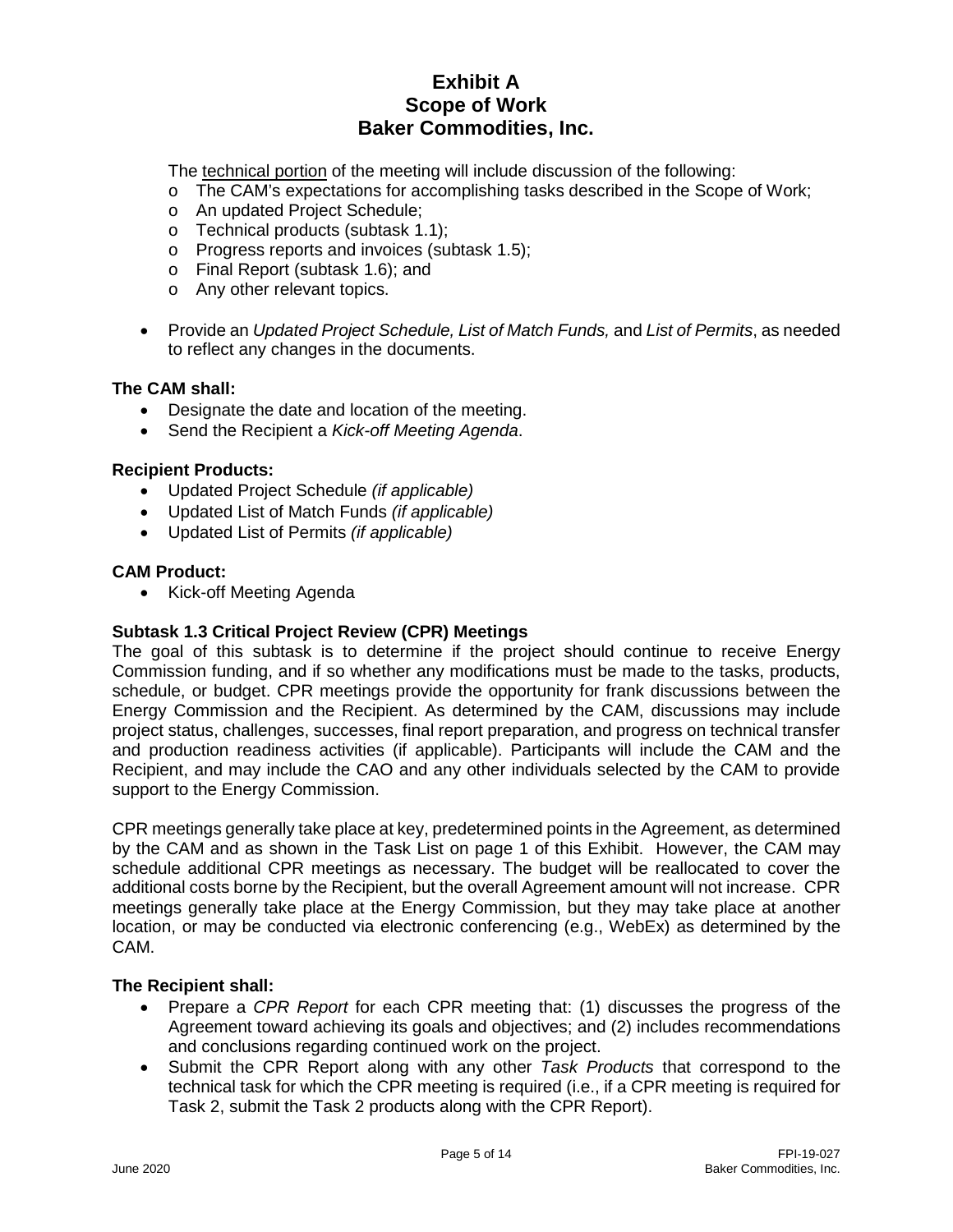- Attend the CPR meeting.
- Present the CPR Report and any other required information at each CPR meeting.

### **The CAM shall:**

- Determine the location, date, and time of each CPR meeting with the Recipient's input.
- Send the Recipient a *CPR Agenda* and a *List of Expected CPR Participants* in advance of the CPR meeting. If applicable, the agenda will include a discussion of match funding and permits.
- Conduct and make a record of each CPR meeting. Provide the Recipient with a *Schedule for Providing a Progress Determination* on continuation of the project.
- Determine whether to continue the project, and if so whether modifications are needed to the tasks, schedule, products, or budget for the remainder of the Agreement. If the CAM concludes that satisfactory progress is not being made, this conclusion will be referred to the Deputy Director of the Energy Research and Development Division.
- Provide the Recipient with a *Progress Determination* on continuation of the project, in accordance with the schedule. The Progress Determination may include a requirement that the Recipient revise one or more products.

# **Recipient Products:**

- CPR Report(s)
- Task Products (draft and/or final as specified in the task)

### **CAM Products:**

- CPR Agenda
- List of Expected CPR Participants
- Schedule for Providing a Progress Determination
- Progress Determination

# **Subtask 1.4 Final Meeting**

The goal of this subtask is to complete the closeout of this Agreement.

### **The Recipient shall:**

• Meet with Energy Commission staff to present project findings, conclusions, and recommendations. The final meeting must be completed during the closeout of this Agreement. This meeting will be attended by the Recipient and CAM, at a minimum. The (meeting may occur in person or by electronic conferencing (e.g., WebEx), with approval of the CAM.

The technical and administrative aspects of Agreement closeout will be discussed at the meeting, which may be divided into two separate meetings at the CAM's discretion.

- o The technical portion of the meeting will involve the presentation of findings, conclusions, and recommended next steps (if any) for the Agreement. The CAM will determine the appropriate meeting participants.
- $\circ$  The administrative portion of the meeting will involve a discussion with the CAM and the CAO of the following Agreement closeout items:
	- Disposition of any state-owned equipment.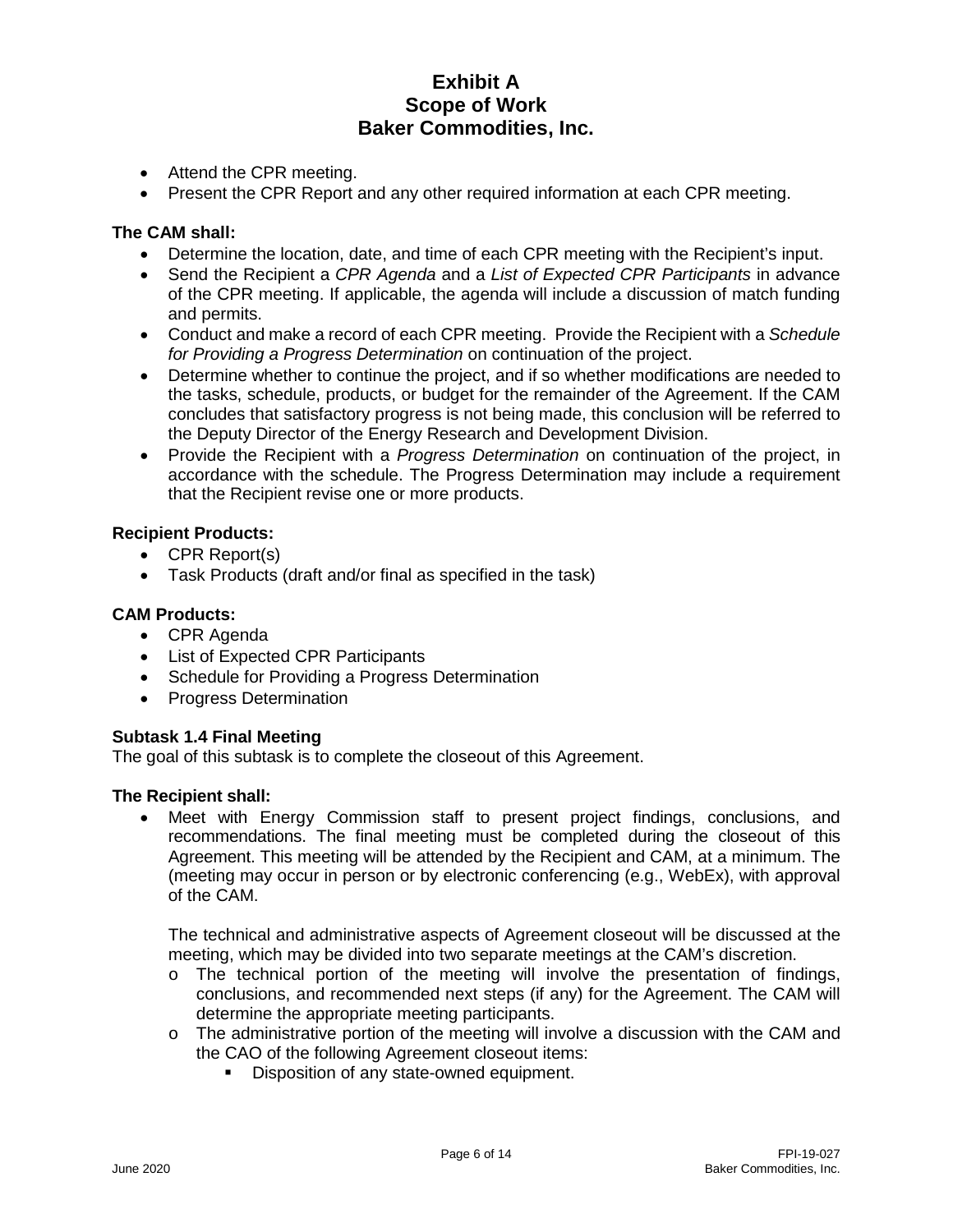- Need to file a Uniform Commercial Code Financing Statement (Form UCC-1) regarding the Energy Commission's interest in patented technology.
- The Energy Commission's request for specific "generated" data (not already provided in Agreement products).
- Need to document the Recipient's disclosure of "subject inventions" developed under the Agreement.
- "Surviving" Agreement provisions such as repayment provisions and confidential products.
- Final invoicing and release of retention.
- Prepare a *Final Meeting Agreement Summary* that documents any agreement made between the Recipient and Commission staff during the meeting.
- Prepare a *Schedule for Completing Agreement Closeout Activities*.
- Provide *All Draft and Final Written Products* on a CD-ROM or USB memory stick, organized by the tasks in the Agreement.

### **Products:**

- Final Meeting Agreement Summary *(if applicable)*
- Schedule for Completing Agreement Closeout Activities
- All Draft and Final Written Products

# *REPORTS AND INVOICES*

### **Subtask 1.5 Progress Reports and Invoices**

The goals of this subtask are to: (1) periodically verify that satisfactory and continued progress is made towards achieving the project objectives of this Agreement; and (2) ensure that invoices contain all required information and are submitted in the appropriate format.

# **The Recipient shall:**

- Submit a quarterly *Progress Report* to the CAM. Each progress report must:
	- o Summarize progress made on all Agreement activities as specified in the scope of work for the preceding month, including accomplishments, problems, milestones, products, schedule, fiscal status, and an assessment of the ability to complete the Agreement within the current budget and any anticipated cost overruns. See the Progress Report Format Attachment for the recommended specifications.
- Submit a quarterly *Invoice* that follows the instructions in the "Payment of Funds" section of the terms and conditions, including a financial report on Match Fund and in-state expenditures.

### **Products:**

- Progress Reports
- Invoices

# **Subtask 1.6 Final Report**

The goal of this subtask is to prepare a comprehensive Final Report that describes the original purpose, approach, results, and conclusions of the work performed under this Agreement. The CAM will review the Final Report according to the Project Schedule. When creating the Final Report, the Recipient must use the Style Manual provided by the CAM.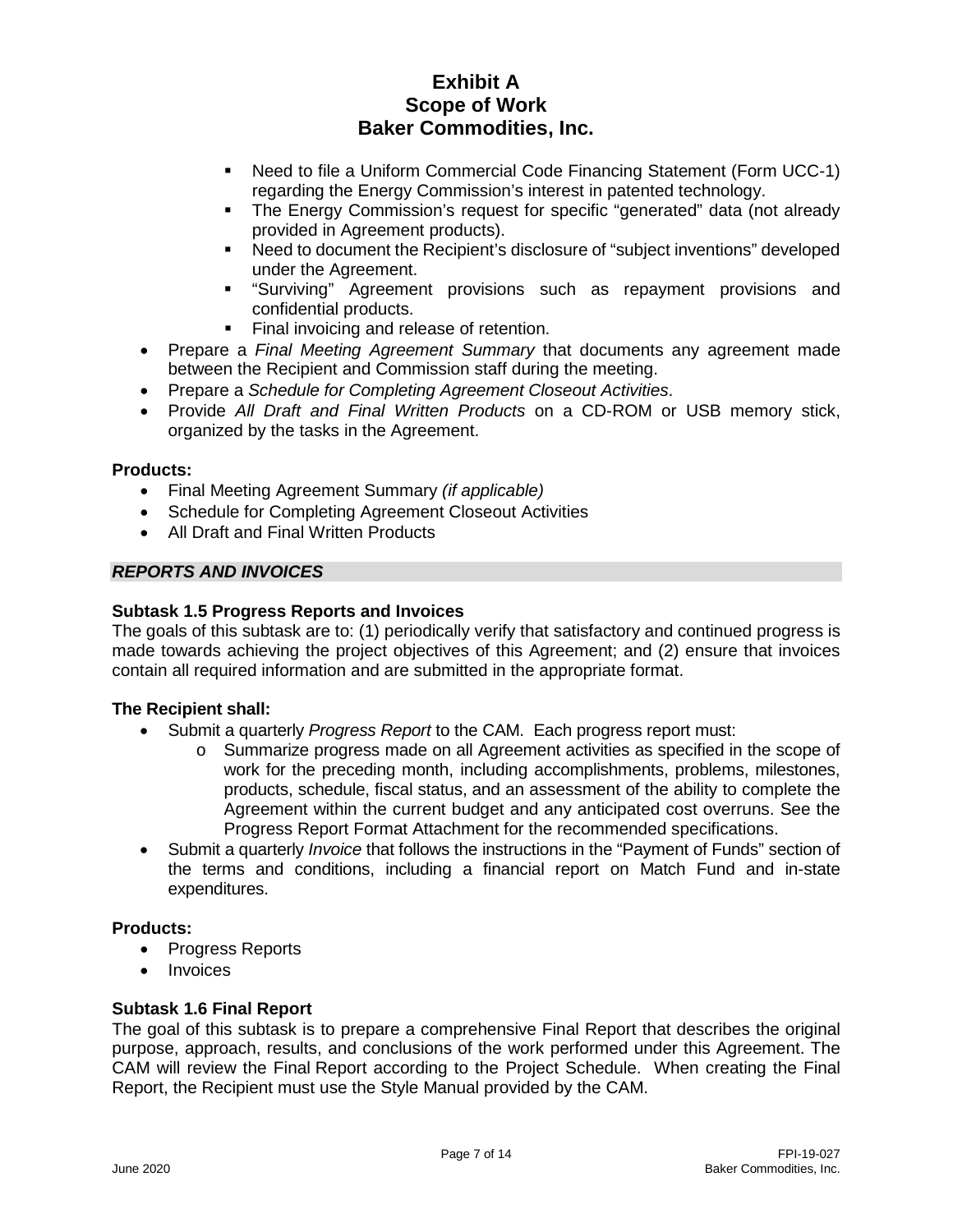- 1) Prepare a *Final Report* for this Agreement in accordance with the Style Manual, and Final Report Template provided by the CAM with the following considerations:
	- Ensure that the report includes the following items, in the following order:
		- Cover page (**required**)
		- Credits page on the reverse side of cover with legal disclaimer (**required**)
		- Acknowledgements page (optional)
		- Table of Contents (**required**, followed by List of Figures and List of Tables, if needed)
		- Executive summary (**required)** following the Executive Summary **Template**
		- Include a summary table that includes the following information, but is not limited to (**required)**:
			- o Recipient name;
			- o Project description;
			- o Project location(s);
			- o Census tract;
			- o Dates: project selected and completed;
			- o GGRF dollars allocated;
			- o Leveraged and/or match funds;
			- o Estimated/actual total project GHG emission reductions;
			- o Estimated/actual energy saved (kWh, therms, or other fuels) for energy efficiency projects;
			- o Estimated/actual energy generated (kWh or therm equivalents) for renewable energy projects;
			- o Other benefits or results;
			- o Other market sectors that can benefit from the project
			- o Benefits to priority populations.
		- Appendices Include a copy of the M&V report for each demonstration site funded by the Energy Commission grant). (**required)**
	- Follow the Style Guide format requirements for headings, figures/tables, citations, and acronyms/abbreviations.
	- **Ensure that the document omits subjective comments and opinions.** However, recommendations in the conclusion of the report are allowed.
- Submit a draft of the report to the CAM for review and comment according to the project schedule. The CAM will provide written comments to the Recipient on the draft product within 15 days of receipt
- Consider incorporating all CAM comments into the Final Report. If the Recipient disagrees with any comment, provide a written response explaining why the comment was not incorporated into the final product
- Submit the revised Final Report and responses to comments within 10 days of notice by the CAM, unless the CAM specifies a longer time period or approves a request for additional time.
- Submit one bound copy of the *Final Report* to the CAM along with *Written Responses to Comments on the Draft Final Report*.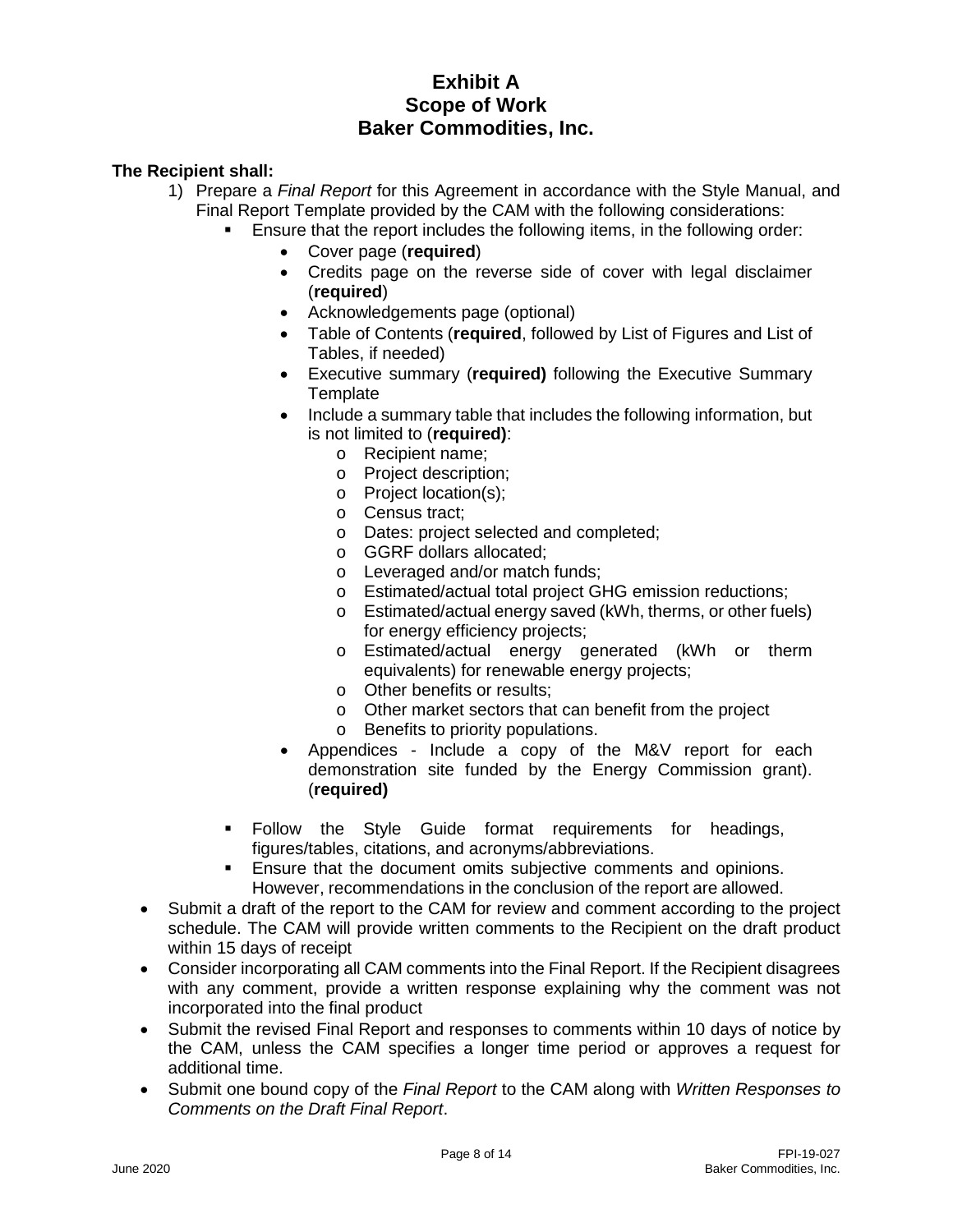### **Products**:

- Final Report (draft and final)
- Written Responses to Comments on the Draft Final Report

### **CAM Product:**

• Written Comments on the Draft Final Report

### *MATCH FUNDS, PERMITS, AND SUBCONTRACTS*

### **Subtask 1.7 Match Funds**

The goal of this subtask is to ensure that the Recipient obtains any match funds planned for this Agreement and applies them to the Agreement during the Agreement term.

While the costs to obtain and document match funds are not reimbursable under this Agreement, the Recipient may spend match funds for this task. The Recipient may only spend match funds during the Agreement term, either concurrently or prior to the use of Energy Commission funds. Match funds must be identified in writing, and the Recipient must obtain any associated commitments before incurring any costs for which the Recipient will request reimbursement.

### **The Recipient shall:**

• Prepare a *Match Funds Status Letter* that documents the match funds committed to this Agreement. If no match funds were part of the proposal that led to the Energy Commission awarding this Agreement and none have been identified at the time this Agreement starts, then state this in the letter.

If match funds were a part of the proposal that led to the Energy Commission awarding this Agreement, then provide in the letter:

- o A list of the match funds that identifies:
	- The amount of cash match funds, their source(s) (including a contact name, address, and telephone number), and the task(s) to which the match funds will be applied.
	- The amount of each in-kind contribution, a description of the contribution type (e.g., property, services), the documented market or book value, the source (including a contact name, address, and telephone number), and the task(s) to which the match funds will be applied. If the in-kind contribution is equipment or other tangible or real property, the Recipient must identify its owner and provide a contact name, address, telephone number, and the address where the property is located.
	- If different from the solicitation application, provide a letter of commitment from an authorized representative of each source of match funding that the funds or contributions have been secured.
- At the Kick-off meeting, discuss match funds and the impact on the project if they are significantly reduced or not obtained as committed. If applicable, match funds will be included as a line item in the progress reports and will be a topic at CPR meetings.
- Provide a *Supplemental Match Funds Notification Letter* to the CAM of receipt of additional match funds.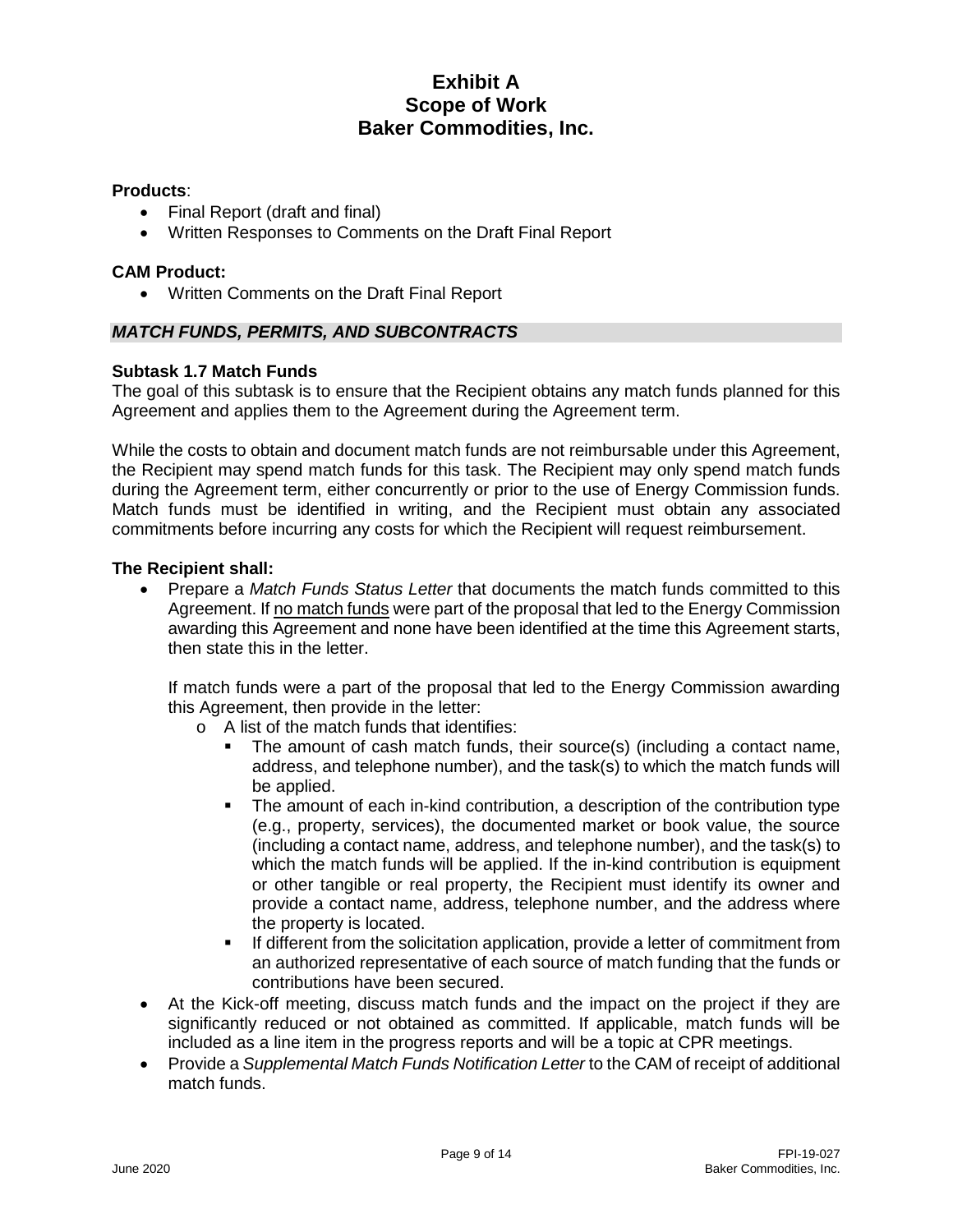• Provide a *Match Funds Reduction Notification Letter* to the CAM if existing match funds are reduced during the course of the Agreement. Reduction of match funds may trigger a CPR meeting.

### **Products:**

- Match Funds Status Letter
- Supplemental Match Funds Notification Letter *(if applicable)*
- Match Funds Reduction Notification Letter *(if applicable)*

### **Subtask 1.8 Permits**

The goal of this subtask is to obtain all permits required for work completed under this Agreement in advance of the date they are needed to keep the Agreement schedule on track. Permit costs and the expenses associated with obtaining permits are not reimbursable under this Agreement, with the exception of costs incurred by University of California recipients. Permits must be identified and obtained before the Recipient may incur any costs related to the use of the permit(s) for which the Recipient will request reimbursement.

### **The Recipient shall:**

- Prepare a *Permit Status Letter* that documents the permits required to conduct this Agreement. If no permits are required at the start of this Agreement, then state this in the letter. If permits will be required during the course of the Agreement, provide in the letter:
	- $\circ$  A list of the permits that identifies: (1) the type of permit; and (2) the name, address, and telephone number of the permitting jurisdictions or lead agencies.
	- $\circ$  The schedule the Recipient will follow in applying for and obtaining the permits.

The list of permits and the schedule for obtaining them will be discussed at the Kick-off meeting (subtask 1.2), and a timetable for submitting the updated list, schedule, and copies of the permits will be developed. The impact on the project if the permits are not obtained in a timely fashion or are denied will also be discussed. If applicable, permits will be included as a line item in progress reports and will be a topic at CPR meetings.

- If during the course of the Agreement additional permits become necessary, then provide the CAM with an *Updated List of Permits* (including the appropriate information on each permit) and an *Updated Schedule for Acquiring Permits*.
- Send the CAM a *Copy of Each Approved Permit*.
- If during the course of the Agreement permits are not obtained on time or are denied. notify the CAM within 5 days. Either of these events may trigger a CPR meeting.

### **Products:**

- Permit Status Letter
- Updated List of Permits *(if applicable)*
- Updated Schedule for Acquiring Permits *(if applicable)*
- Copy of Each Approved Permit *(if applicable)*

### **Subtask 1.9 Subcontracts**

The goals of this subtask are to: (1) procure subcontracts required to carry out the tasks under this Agreement; and (2) ensure that the subcontracts are consistent with the terms and conditions of this Agreement.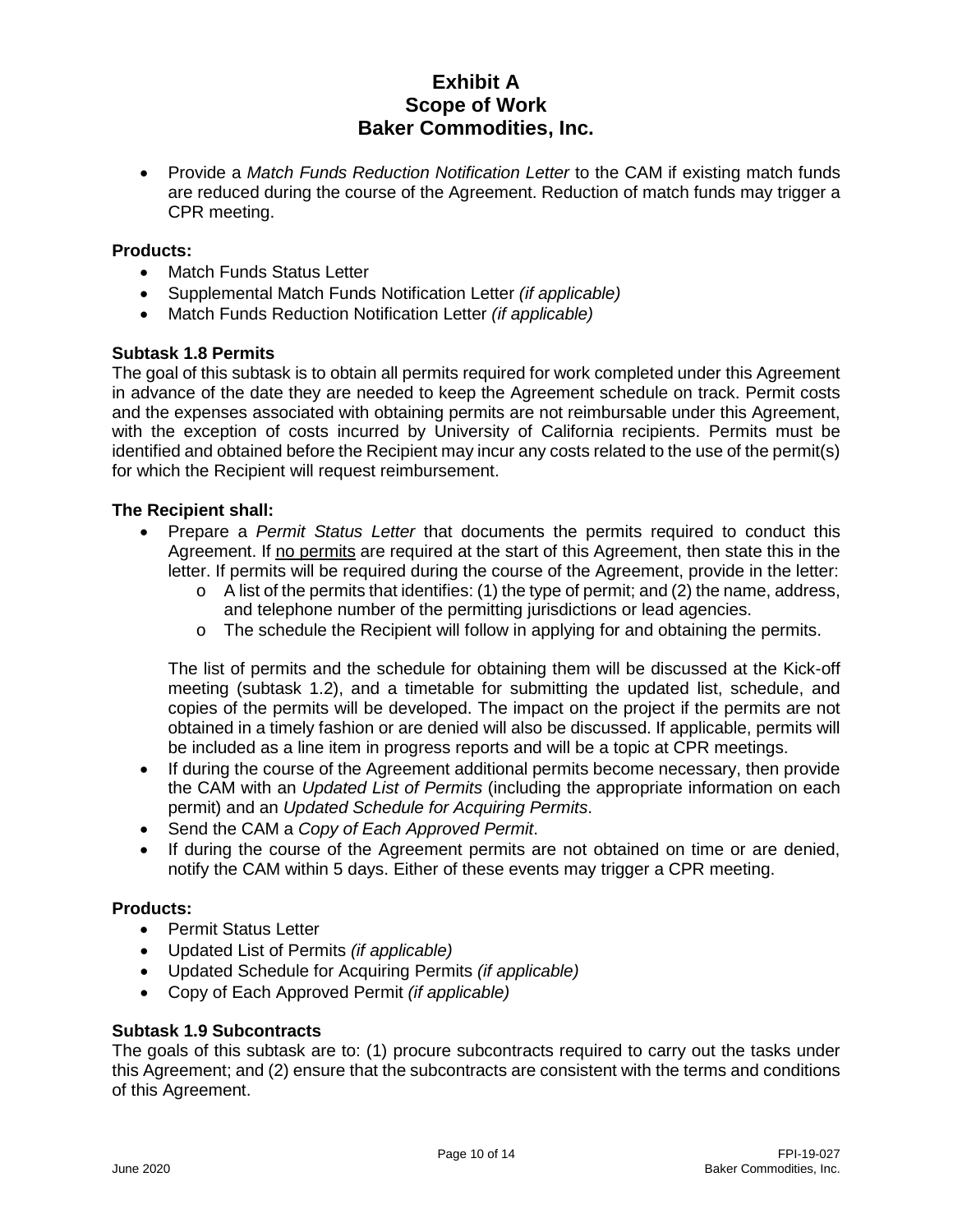# **The Recipient shall:**

- Manage and coordinate subcontractor activities in accordance with the requirements of this Agreement.
- Incorporate this Agreement by reference into each subcontract.
- Include any required Energy Commission flow-down provisions in each subcontract, in addition to a statement that the terms of this Agreement will prevail if they conflict with the subcontract terms.
- If required by the CAM, submit a draft of each *Subcontract* required to conduct the work under this Agreement.
- Submit a final copy of the executed subcontract.
- Notify and receive written approval from the CAM prior to adding any new subcontractors (see the discussion of subcontractor additions in the terms and conditions).

### **Products:**

• Subcontracts *(draft if required by the CAM)*

# **IV. TECHNICAL TASKS**

# **TASK 2 SITE PREPARATION AND EQUIPMENT PROCUREMENT**

The goal of this task is to procure the necessary equipment and materials for the project and prepare the site for equipment installation.

- Procure equipment by:
	- o Discussing equipment, electrical, and installation requirements with potential California-based vendors;
	- o Finalizing equipment specifications;
	- $\circ$  Preparing the Equipment List. For each item, the list shall provide name of the item and make, model, size, capacity or other information as appropriate to the item. Items to include:
		- Boiler with SCR;
		- RTO: and
		- Measurement and Verification (M&V) sensors and related equipment.
	- o Issuing bid documents, reviewing responses, and selecting California-based vendors; and
	- o Placing equipment orders in a staggered fashion to correspond with proposed installation timeline.
- Secure all permits necessary to conduct site preparation and equipment installation, including:
	- o Modified Air Permit from San Joaquin Valley Air Pollution Control District
- Prepare proposed locations at the site for installation of the new equipment. Steps include:
	- o Preparing the Installation Timeline;
	- o Identifying drop sites for new equipment; and
	- o Accept delivery of new equipment at chosen sites.
- Provide a *Site Preparation and Equipment Procurement Memo* that shall include, but not be limited to: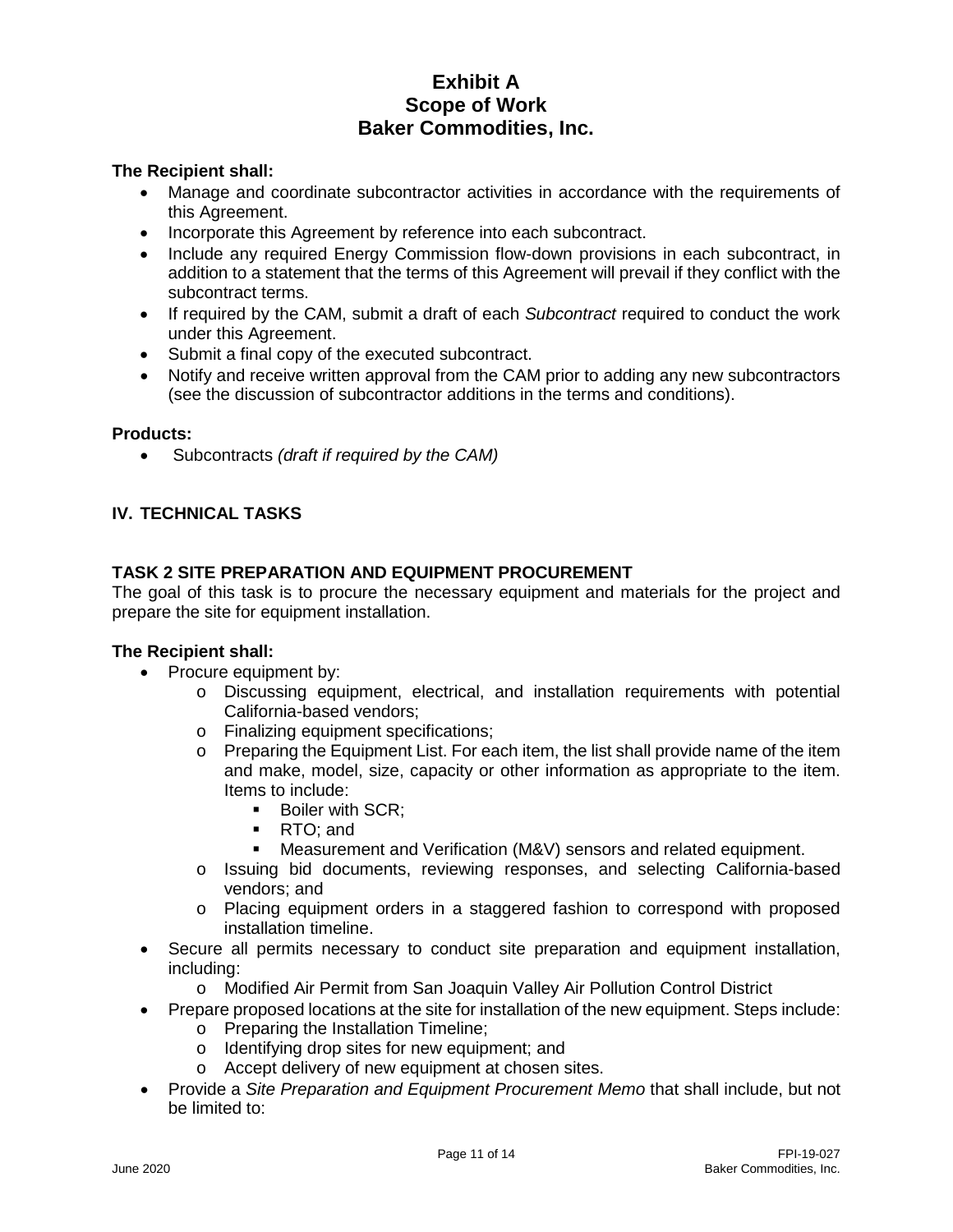- Summary of the steps to prepare the site;
- Copy of the performance specifications for each piece of equipment purchased by the grant;
- Summary of the bids received and from whom;
- Copies of the final procurement documents and purchase orders;
- Copies of all required permits needed for installation;
- Status of the planned installation including preliminary schedule for equipment delivery and installation; and
- Copies of the Equipment List and Installation Timeline.

### **Products:**

• Site Preparation and Equipment Procurement Memo

# **TASK 3 EQUIPMENT INSTALLATION**

The goal of this task is to install the equipment necessary for this project, to start up and commission it, and to resume normal plant operations.

### **The Recipient shall:**

- Execute installation of the project as outlined in the Installation Timeline and Equipment List. Install each piece of equipment or group of equipment as follows:
	- o Install M&V meters and equipment on baseline equipment;<br>o Shut down plant processes as required:
	- Shut down plant processes as required;
	- o Uninstall existing version(s) of equipment;
	- o Install new equipment;
	- o Install M&V meters and equipment on replacement equipment;
	- o Conduct pre-startup safety review;
	- o Perform cold commissioning, which will include:
		- **Completion and system check out; and**
		- **Confirmation of operational readiness.**
	- o Perform hot commissioning, which will include:
		- **Performance testing of new systems;**
		- **Performance testing of integration with existing food production system;**
		- Performing test run of production; and
		- Optimize system performance in response to testing in order to meet stated performance specification.
- Provide an *Equipment Installation Memo* that shall include, but not be limited to:
	- o Summary of the equipment installation requirements;
	- $\circ$  Identification of barriers involved during installation and discuss the steps taken to overcome those barriers; and
	- o Discuss results of equipment start-up and commissioning at each site with respect to whether the equipment as installed meets the stated performance specifications.
- Prepare *CPR Report #1* in accordance with subtask 1.3.
- Participate in a CPR Meeting.

### **Products:**

• Equipment Installation Memo (draft and final)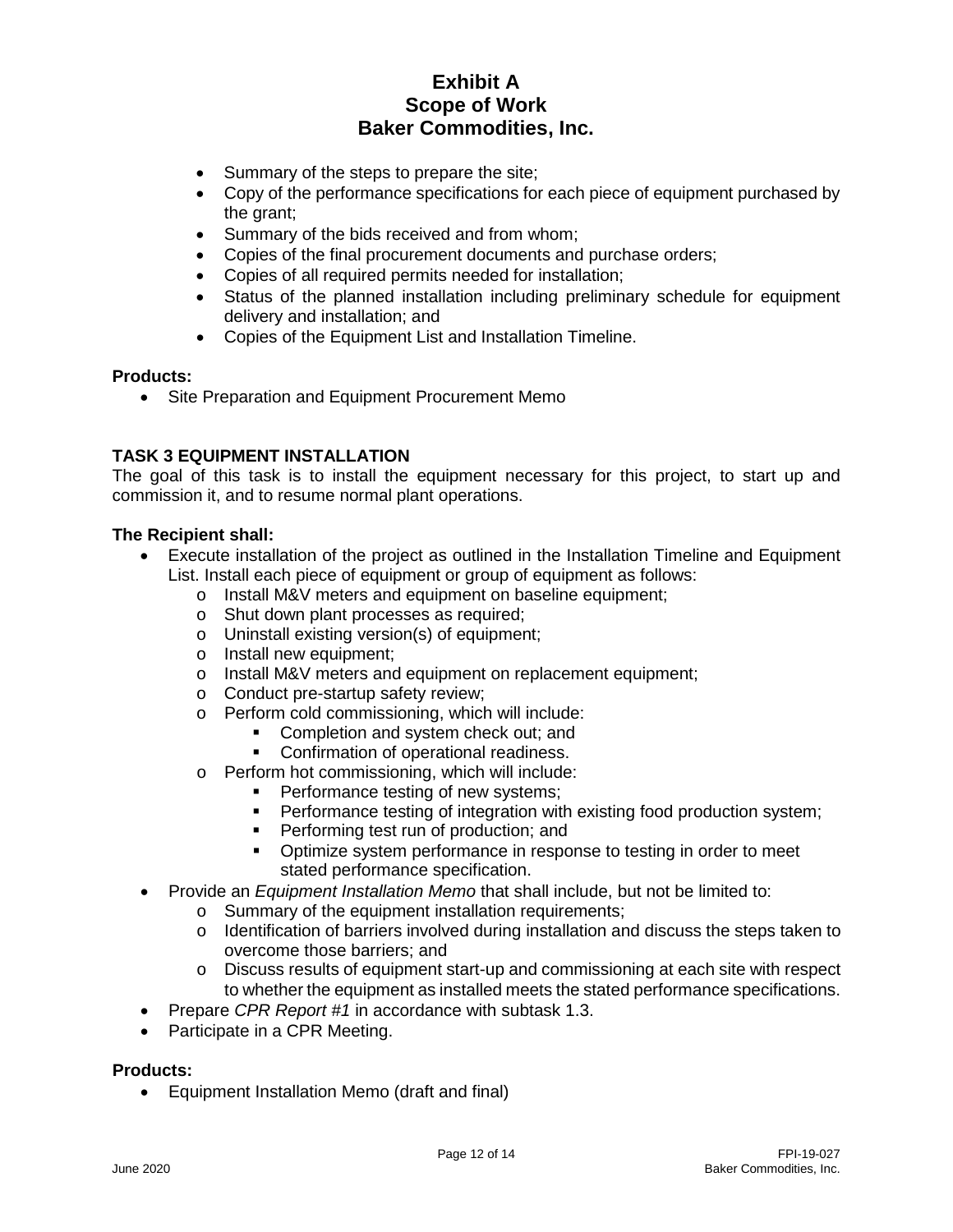• CPR Report #1

# **TASK 4 MEASUREMENT AND VERIFICATION**

The goal of this task is to report the benefits resulting from this project. Project team will use a third-party vendor for M&V of GHG and energy consumption reductions.

- Enter into agreement with M&V subcontractor per Task 1.9 (if using outside vendor)
- Coordinate site visits with the M&V subcontractor at the demonstration site
- Develop M&V protocol for *pre-installation* measurement (and calculations):
	- o Electric, natural gas and/or other fossil fuel consumption and GHG emissions (use appropriate emissions factor from Attachment 8 of the grant solicitation) of the equipment/process/system(s)/sub-system(s) that are to be upgraded and/or replaced and/or modified.
	- o Ensure installation of sub-metering equipment and data loggers for pre/post data analysis.
- Prepare and provide a detailed *M&V Plan* to include but not be limited to:
	- $\circ$  A description of the monitoring equipment and instrumentation which will be used.
	- $\circ$  A description of the key input parameters and output metrics which will be measured.
	- $\circ$  A description of the M&V protocol and analysis methods to be employed.
	- o A description of the independent, third-party M&V services to be employed, if applicable.
- Perform three months (or shorter period as approved in writing by the CAM) of preinstallation measurements (and calculations) based on the M&V protocol for preinstallation.
- Prepare and provide a *Pre-Installation M&V Findings Report* that includes M&V protocol, pre-install measurements (and calculations), analysis, and results performed in this task.
- Develop M&V protocol for *post-installation* measurements (and calculations) of:
	- o Electric, natural gas and/or other fossil fuel consumption and GHG emissions (use appropriate emissions factor from Attachment 8 of the grant solicitation) of the equipment/process/system(s)/sub-system(s) that will be upgraded and/or replaced and/or modified
- Perform 12 months (or shorter period as approved in writing by the CAM) of postinstallation measurements based on M&V protocol for post-installation.
- Provide a summary of post-installation M&V progress in Progress Report(s) (see subtask 1.5) which shall include but not be limited to:
	- o A narrative on operational highlights from the reporting period, including any stoppages in operation and why; and
	- o A summary of M&V findings from the reporting period.
- Analyze post-installation electrical, natural gas and/or other fossil fuel consumption and GHG emissions.
- Prepare and provide a *Post-Installation M&V Findings Report* that includes M&V protocol, pre and post install measurements (and calculations), analysis, and results performed in this task. Results should at a minimum report on the reduction of electricity, natural gas and/or other fossil fuel usage and reductions of GHG emissions that directly result from this project and include the following: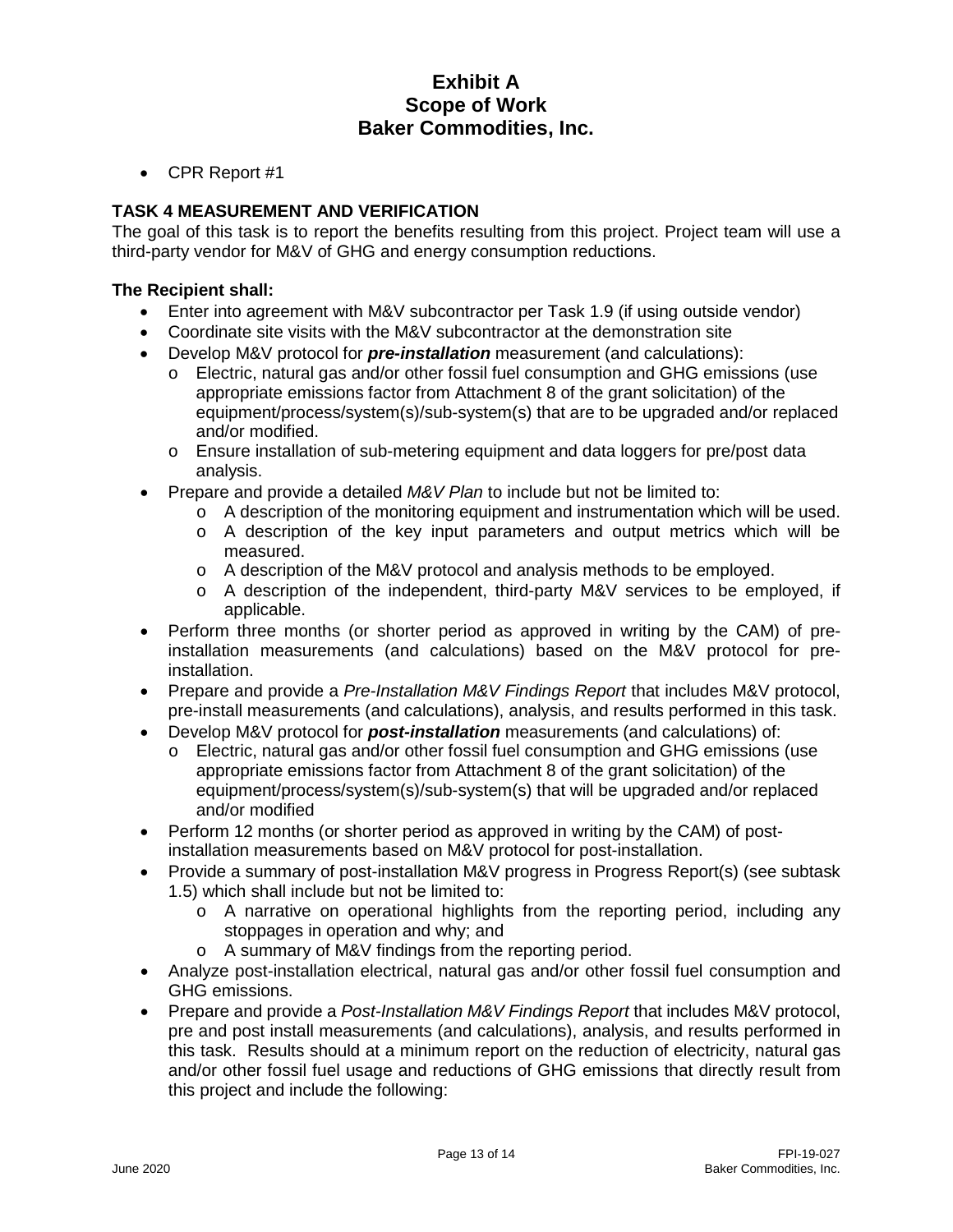- o Provide all key assumptions used to estimate and determine energy and GHG reductions (and additions, if applicable).
- o Provide all key assumptions used to estimate projected benefits, including targeted market sector (e.g., population and geographic location), projected market penetration, baseline and projected energy use and cost, operating conditions, and emission reduction calculations.
- o Discuss whether the energy and GHG emission reductions identified in section II.C were met.
- Prepare a *CPR Report #2* in accordance with subtask 1.3.
- Participate in a CPR Meeting.

# **Products:**

- M&V Plan (draft and final)
- Pre-Installation M&V Findings Report (draft and final)
- Post-Installation M&V Findings Report(s) (draft and final)
- CPR Report #2

# **TASK 5 TECHNOLOGY/KNOWLEDGE TRANSFER ACTIVITIES**

The goal of this task is to make the knowledge gained, project results, and lessons learned available to the public and key decision makers.

### **The Recipient shall:**

- When directed by the CAM, develop *Presentation Materials* for an Energy Commissionsponsored conference/workshop(s) on the project.
- When directed by the CAM, participate in workshops symposium(s) sponsored by the California Energy Commission.
- Provide at least (6) six *High Quality Digital Photographs* (minimum resolution of 1300x500 pixels in landscape ratio) of pre and post technology installation at the project site(s) or related project photographs.

### **Products:**

- Presentation Materials (draft and final)
- High Quality Digital Photographs

# **V. PROJECT SCHEDULE**

Please see the attached Excel spreadsheet